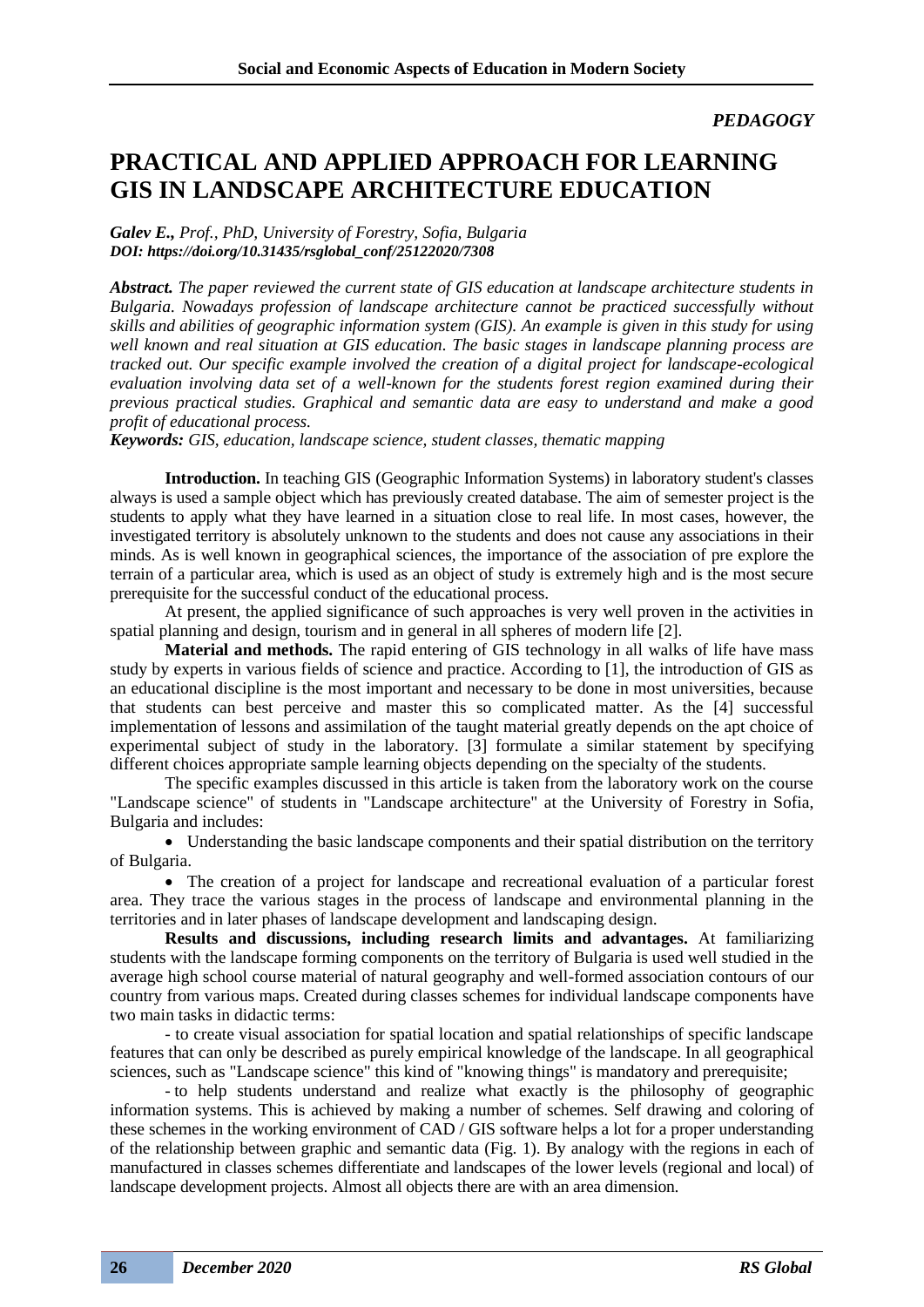

*Fig. 1. Each of these elementary schemes drawn in the working environment of AutoCAD and colored in ArcView represents in itself a very small by its volume and content geographical information system.*



*Fig. 2. Thematic maps.*

For awareness to the philosophy and operation of GIS contributes the development of study for landscape-recreational evaluation of a particular forest area. During the previously held practice this territory was visited and reviewed and in addition there are hundreds of single and panoramic photographs that are available during the classes and can recall the landscape characteristics of each fragment of the examined terrain. For several laboratory classes are made a series of thematic maps illustrating the diversity of individual landscape characteristics (Fig. 2).

Thus it becomes possible to make a comparison between the photo card and the existing terrain (Fig. 3). This contributes to the emergence of new and more complete ideas of students for the real possibilities of GIS and how to use them in the field of landscape architecture in a real field situation in our conditions and existing in our country graphics and semantic information.